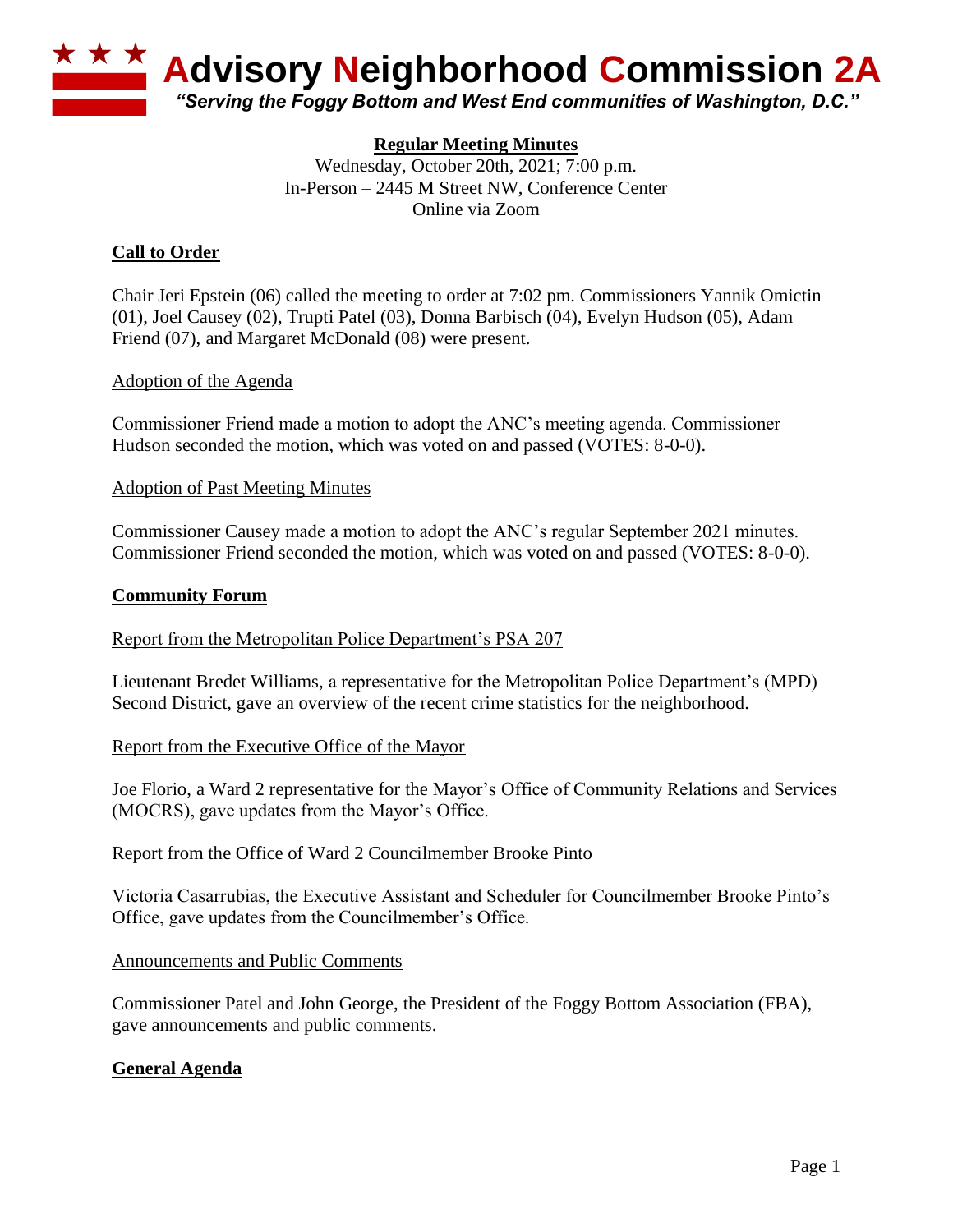Update from the Washington Metropolitan Area Transit Authority Regarding Funding from Boston Properties for Improvements to the Foggy Bottom-GWU Metrorail Station

Ann Chisholm, the DC Government Relations Officer for the Washington Metropolitan Area Transit Authority (WMATA), gave an update regarding funding from Boston Properties for improvements to the Foggy Bottom-GWU Metrorail station.

### Update from the Friends of Francis Field Regarding Rebecca Coder Park

Gary Griffith, the President of the Friends of Francis Field, gave an update regarding Rebecca Coder Park.

### **Matters Before the District Department of Transportation**

Consideration of a Resolution Supporting a Traffic Safety Assessment for the Intersection of Virginia Avenue and G Street NW

Commissioner Barbisch gave an update regarding a traffic safety assessment for the intersection of Virginia Avenue and G Street NW.

### *The Commission did not take any action regarding this matter.*

Consideration of a Resolution Regarding the Completion of Sidewalk Work on 23rd Street Between L Street and M Street NW

Commissioner Causey made a motion to adopt a proposed resolution regarding the matter. Commissioner Friend seconded the motion, which was voted on and passed (VOTES: 7-0-0). The resolution reads as follows:

The sidewalk on 23rd Street between L Street and M Street NW is a principal route for people walking to the George Washington University's medical buildings on M Street NW and GW Hospital and for students at School Without Walls at Francis-Stevens who walk from the school on N Street NW to public transportation. The sidewalk on this block was only partially completed. ANC 2A supports completion of a safe sidewalk for persons of all ages and abilities.

### **Matters Before the Zoning Commission**

Zoning Commission Application by Boston Properties for a Modification of Consequence to Zoning Commission Orders #06-11O and #06-12O at 2100 Pennsylvania Avenue NW

*The Commission delayed consideration of this matter until the ANC's regular November 2021 meeting.*

# **General Agenda (Continued)**

Update from GW Regarding the University's Dining Program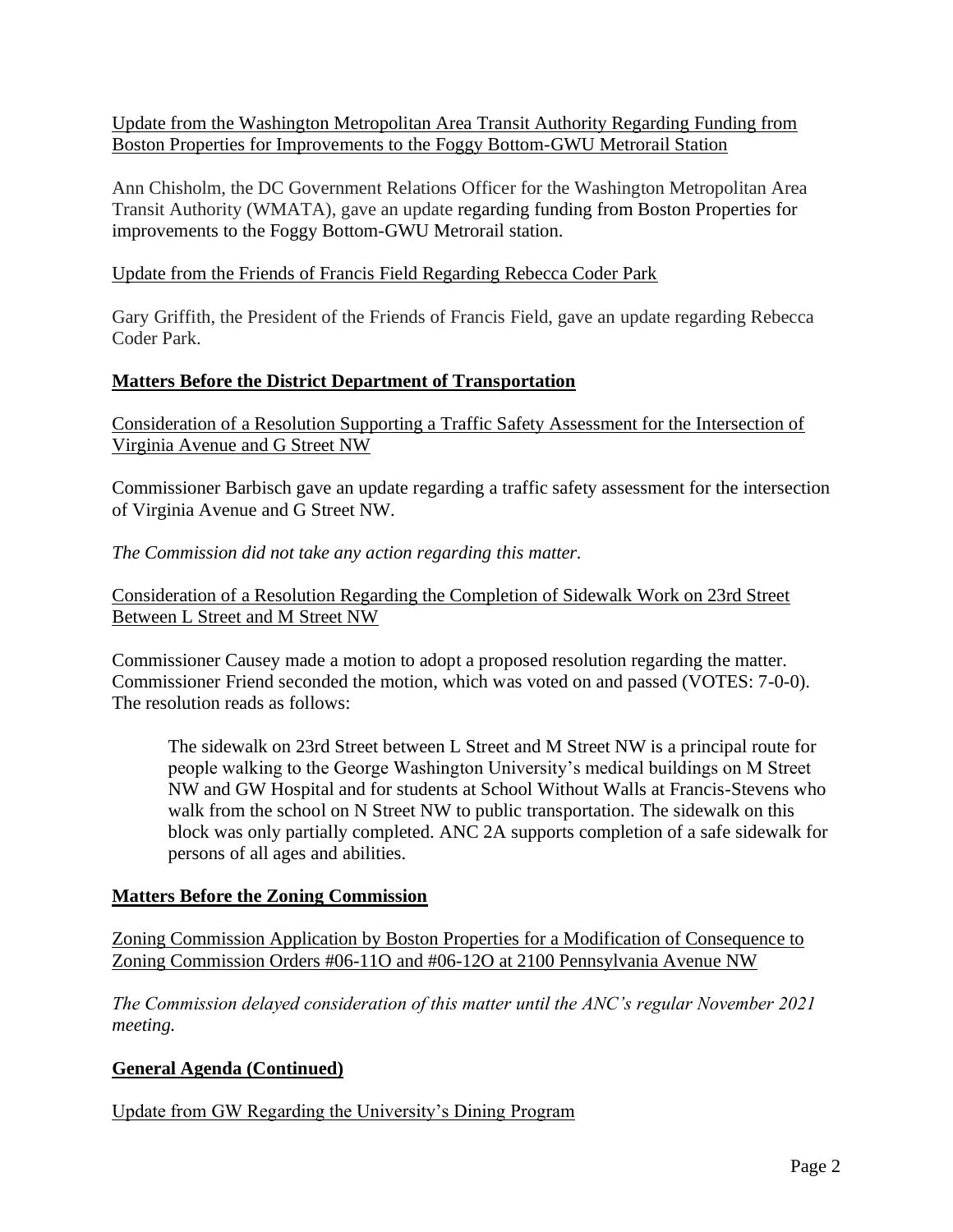Kevin Days, GW's Director of Community Relations; Karen Zinn, GW's Associate Vice President of Business Services; and David Avitabile, counsel for GW, gave an update regarding the university's dining program.

### **Matters Before the Zoning Commission (Continued)**

Zoning Commission Application by Hillel at The George Washington University for a Modification of Consequence to Zoning Commission Order #06-11P at 2300 H Street NW

Chair Epstein made a motion to adopt a proposed resolution regarding the matter. Commissioner Hudson seconded the motion, which was voted on and passed (VOTES: 8-0-0). The resolution reads as follows:

ANC 2A supports Hillel at The George Washington University's Zoning Commission application for a modification of consequence to Zoning Commission Order #06-11P at 2300 H Street NW.

### **Matters Before the Historic Preservation Review Board**

Historic Preservation Review Board Permit Application for a Third-Floor Addition at 2513 I Street NW

Commissioner Patel made a motion to adopt a proposed resolution regarding the matter. Commissioner Friend seconded the motion, which was voted on and passed (VOTES: 8-0-0). The resolution reads as follows:

ANC 2A supports the Historic Preservation Review Board permit application for a thirdfloor addition at 2513 I Street NW.

Consideration of a Resolution Regarding the Development Project at 2507 I Street NW

*The Commission removed this matter from the ANC's meeting agenda.*

### **Matters Before the Office of the Deputy Mayor for Health and Human Services**

Consideration of a Resolution Regarding DC's New Encampment Pilot Program

Commissioner Omictin made a motion to adopt a proposed resolution regarding the matter. Commissioner Causey seconded the motion, which was voted on and passed (VOTES: 7-1-0). The resolution reads as follows:

WHEREAS, the Office of the Deputy Mayor for Health and Human Services (DMHHS) has bee[n](https://dmhhs.dc.gov/sites/default/files/dc/sites/dmhhs/Encampment%20Pilot%20Information%20Sheet.pdf) [piloting a program](https://dmhhs.dc.gov/sites/default/files/dc/sites/dmhhs/Encampment%20Pilot%20Information%20Sheet.pdf) that accelerates disbursement of vouchers worth one year's rent to encampment residents at select sites, coupled with the permanent closure of those sites to any encampment in the future,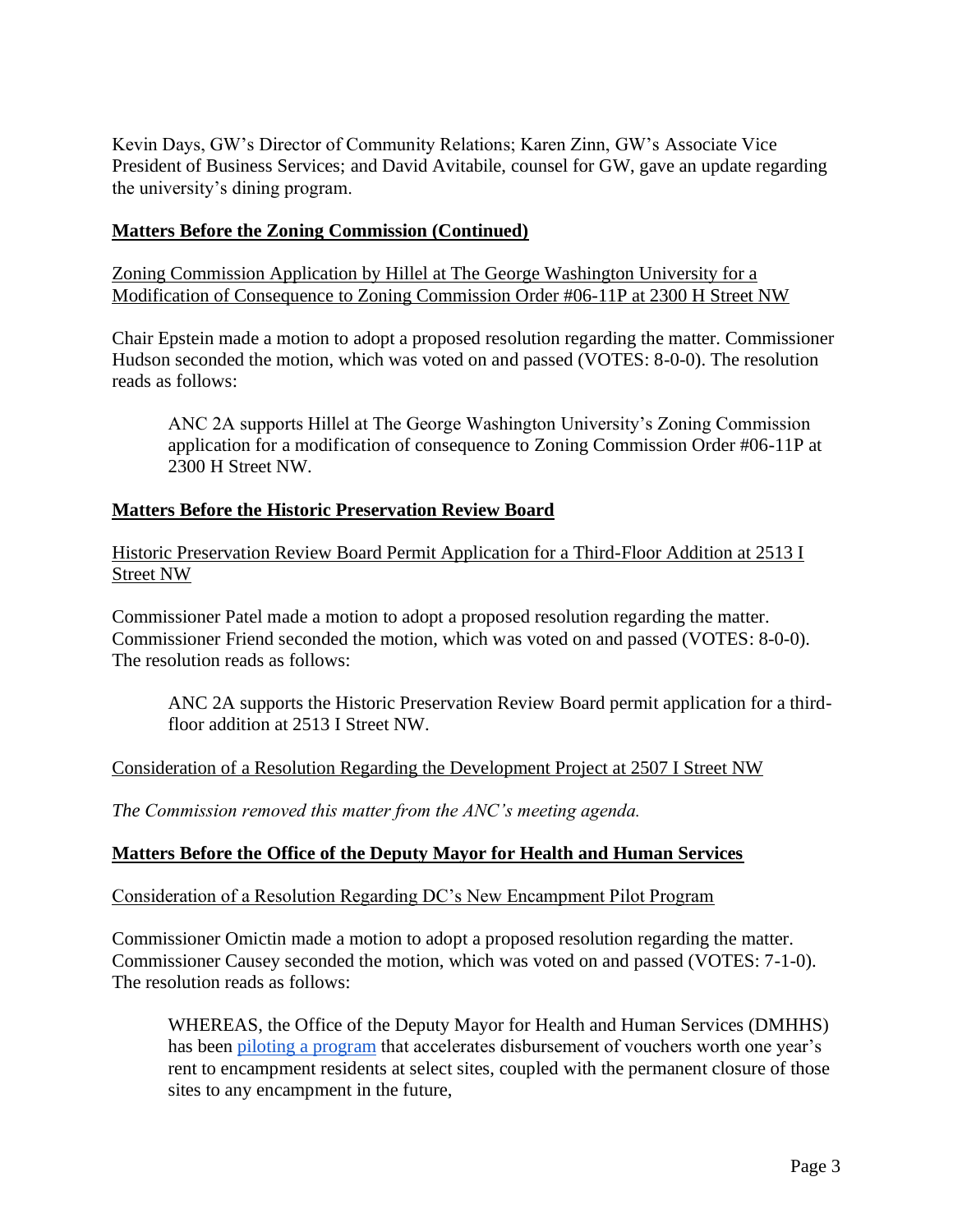WHEREAS, two pilot program-targeted encampment sites, at  $20<sup>th</sup>/21<sup>st</sup>$  Street and E Street NW and at Virginia Avenue and 25<sup>th</sup> Street NW, are located within the boundaries of ANC 2A,

WHEREAS, ANC 2A did not receive advance notice of the pilot's implementation,

WHEREAS, as part of this pilot program, homeless service providers in DC, including Miriam's Kitchen in ANC 2A, have been given an expanded role in the housing match process,

WHEREAS[,](https://dcist.com/story/21/10/01/dc-makes-final-push-to-close-down-noma-encampments/) [around half](https://dcist.com/story/21/10/01/dc-makes-final-push-to-close-down-noma-encampments/) of the individuals at the L Street NW and M Street NW sites had moved into housing at the time of the closure, some were offered hotel accommodations for several days, and others were still waiting for a voucher or unit when the closure began, and

WHEREAS, the trust of the unhoused is the most important currency of an agency or group seeking to assist this community, and it is nearly impossible to build trust when an individual is displaced by an agency without a stable place to go.

THEREFORE, BE IT RESOLVED that ANC 2A supports the speedy progression of th[e](https://endhomelessness.org/resource/housing-first/) [Housing First](https://endhomelessness.org/resource/housing-first/) approach associated with the pilot program, ensuring that every eligible encampment resident can access housing, and urges that all eligible individuals at a site should have access to housing by the time a pilot program encampment site is to be closed.

BE IT FURTHER RESOLVED that ANC 2A requests clarification from DMHHS on what portions of the housing process have been delegated to service providers like Miriam's Kitchen and Pathways to Housing, including whether pilot program units are being inspected solely by service providers rather than the DC Housing Authority (DCHA).

BE IT FURTHER RESOLVED that ANC 2A requests information on what specific criteria make an individual eligible for pilot program-related housing.

BE IT FURTHER RESOLVED that ANC 2A requests that encampment residents who wish to be a part of the program and meet the criteria to receive pilot-program related housing be added to service providers' or DMHHS' list of eligible individuals.

### **Matters Before the Department of Human Services**

Consideration of a Resolution Regarding Comprehensive Changes to DC's Emergency Rental Assistance Programs

Commissioner Omictin made a motion to adopt a proposed resolution regarding the matter. Commissioner Patel seconded the motion, which was voted on and passed (VOTES: 8-0-0). The resolution reads as follows: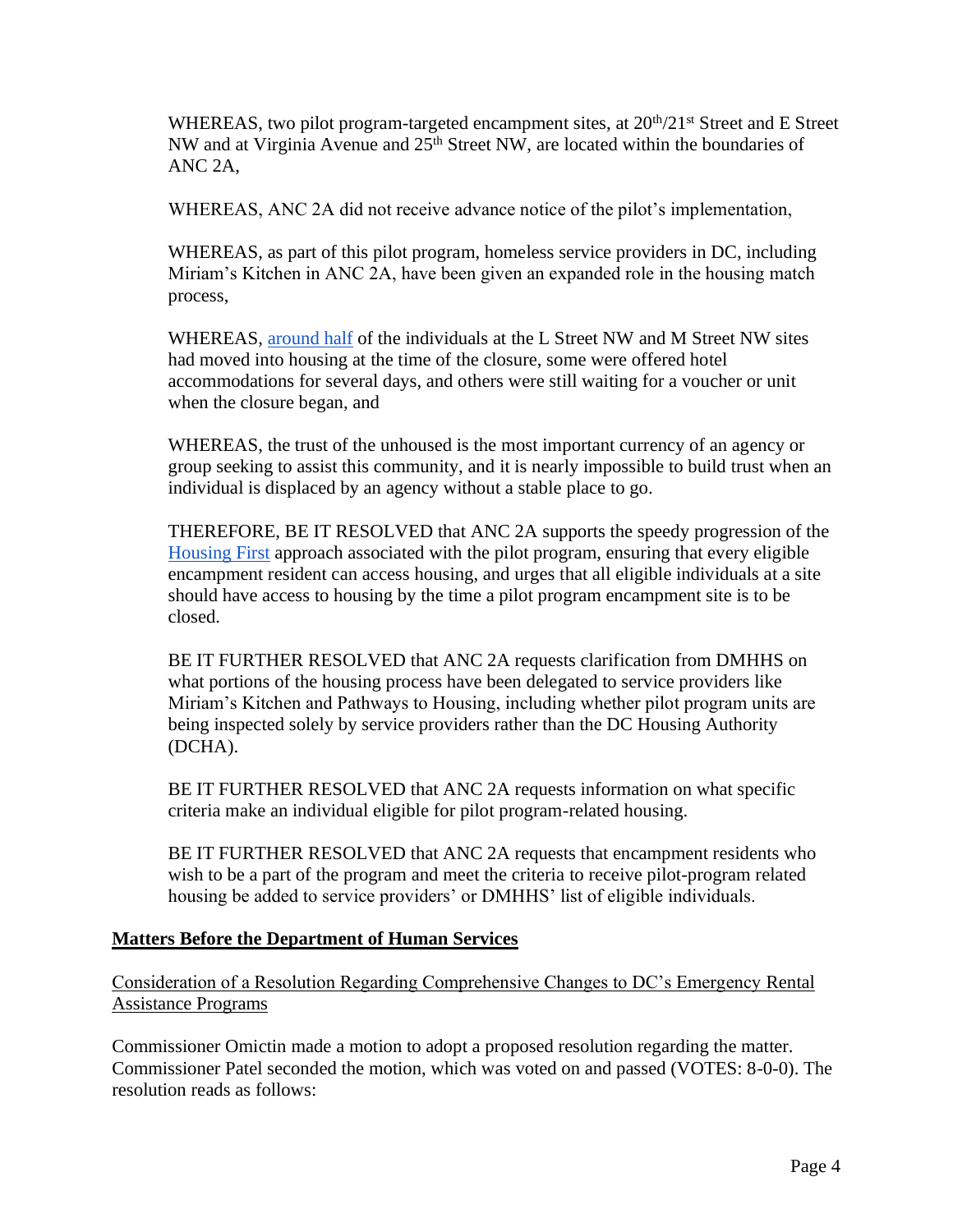WHEREAS, the STAY DC program has assisted nearly 20,000 households with their rent and utility payments, both for missed payments and future expenditures,

WHEREAS, the STAY DC program has also denied nearly 10,000 applications, with most denials on the basis of missing or insufficient documentation,

WHEREAS, technical problems, as well as the inaccessibility of the application in other languages, hampered STAY DC's success for the first few months of its rollout,

WHEREAS, the form continues to impose burdensome and time-consuming requirements on applicants, including:

- lengthy documentation requirements,
- unclear and subjective requirements for self-attestation of income, in particular for those working in the cash economy, and
- a complicated user interface that has deterred some from applying in the first place, with over 30,000 applications in draft form,

WHEREAS, STAY DC's federal funding has almost been exhausted, with \$55 million left in the program and a final date to apply set for October 27th, 2021,

WHEREAS, additional federal funding, collected from states that did not meet their emergency rental assistance goals, is not expected until at least February 2022,

WHEREAS, the eviction moratorium is lifting across DC, and thousands of renters may be threatened with eviction if they cannot access rental assistance money, and

WHEREAS, hundreds of eviction cases have already been filed, including some in ANC 2A, which has a significant amount of rent-controlled housing.

THEREFORE, BE IT RESOLVED that ANC 2A strongly urges the Mayor and the DC Council to find additional monies in the absence of dedicated federal funds, for instance from the contingency reserves, to continue offering rental assistance to all who qualify until additional federal funds become available.

BE IT FURTHER RESOLVED that ANC 2A requests that the STAY DC portal remains open to allow tenants to apply in order to properly assess the full pandemic-related rental assistance need in DC.

BE IT FURTHER RESOLVED that ANC 2A strongly urges that rental assistance, provided either through STAY DC or the Emergency Rental Assistance Program (ERAP), be expanded to cover debt on loans taken out to pay rent, tenants with rental debt on units they moved away from during the pandemic, and subtenants whose landlords do not cooperate with the application process.

# **Matters Before the DC Council**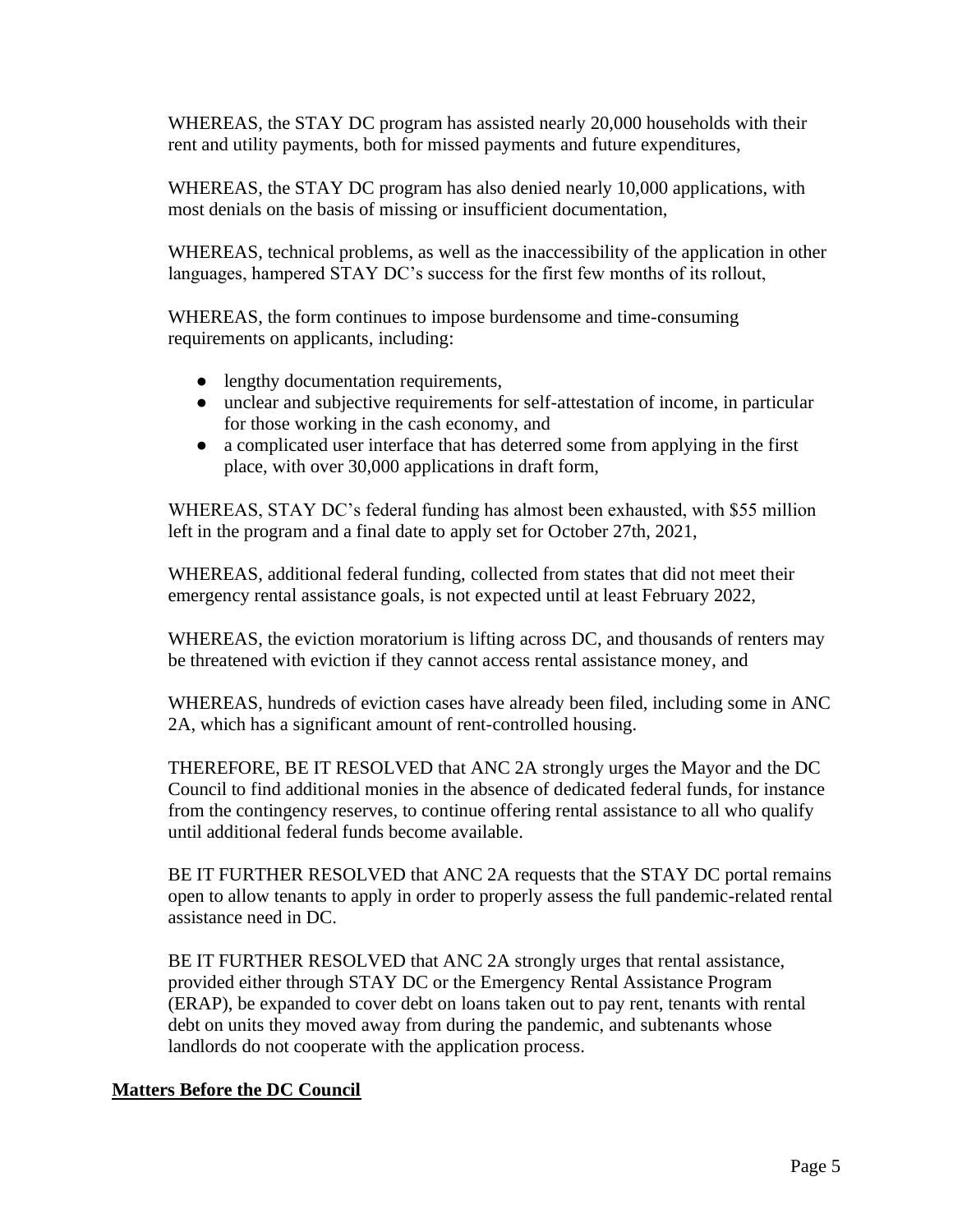Consideration of a Resolution Regarding DC Council Bill B24-0215 – the "Sexual Harassment Data Collection and Reporting Act of 2021"

Commissioner Patel made a motion to adopt a proposed resolution regarding the matter. Chair Epstein seconded the motion, which was voted on and passed (VOTES: 8-0-0). The resolution reads as follows:

WHEREAS, as introduced DC Council Bill B24-0215 would require DC Government agencies to collect data regarding the number of sexual harassment complaints that their employees raise as well as what the outcomes of such complaints are,

WHEREAS, it also requires the Office of Human Rights (OHR) to compile and submit an annual report to the DC Council and the Office of the Attorney General (OAG) regarding the data collected,

WHEREAS, "sexual harassment" includes any of the following:

- A. Unwelcome sexual advances, requests for sexual favors, or any other conduct of a sexual nature when any one of the following criteria is present:
	- a. Submission to such conduct is made either explicitly or implicitly a term or condition of an individual's employment, or
	- b. Submission to or rejection of such conduct is used as the basis for an employment decision affecting the individual, or
- B. Other conduct of a sexual nature that is severe or sufficiently pervasive as to alter an individual's working conditions, or that has the purpose or effect of unreasonably interfering with an individual's work performance or creating an intimidating, hostile, or offensive work environment,

WHEREAS, each calendar year beginning with the year in which this act takes effect, each agency's Sexual Harassment Officer shall track how many sexual harassment complaints by the agency's employees:

- A. have been reported,
- B. have been resolved by mediation,
- C. have been investigated,
- D. have been substantiated through investigation,
- E. have been deemed unsubstantiated through investigation,
- F. have resulted in administrative or disciplinary action against one or more individuals determined to have sexually harassed the complainant,
- G. have resulted in legal action,
- H. have resulted in a financial settlement, and
- I. are pending.

WHEREAS, by February 20 of each year, each Sexual Harassment Officer shall transmit all data that the Sexual Harassment Officer has collected regarding the preceding calendar year to OHR, and